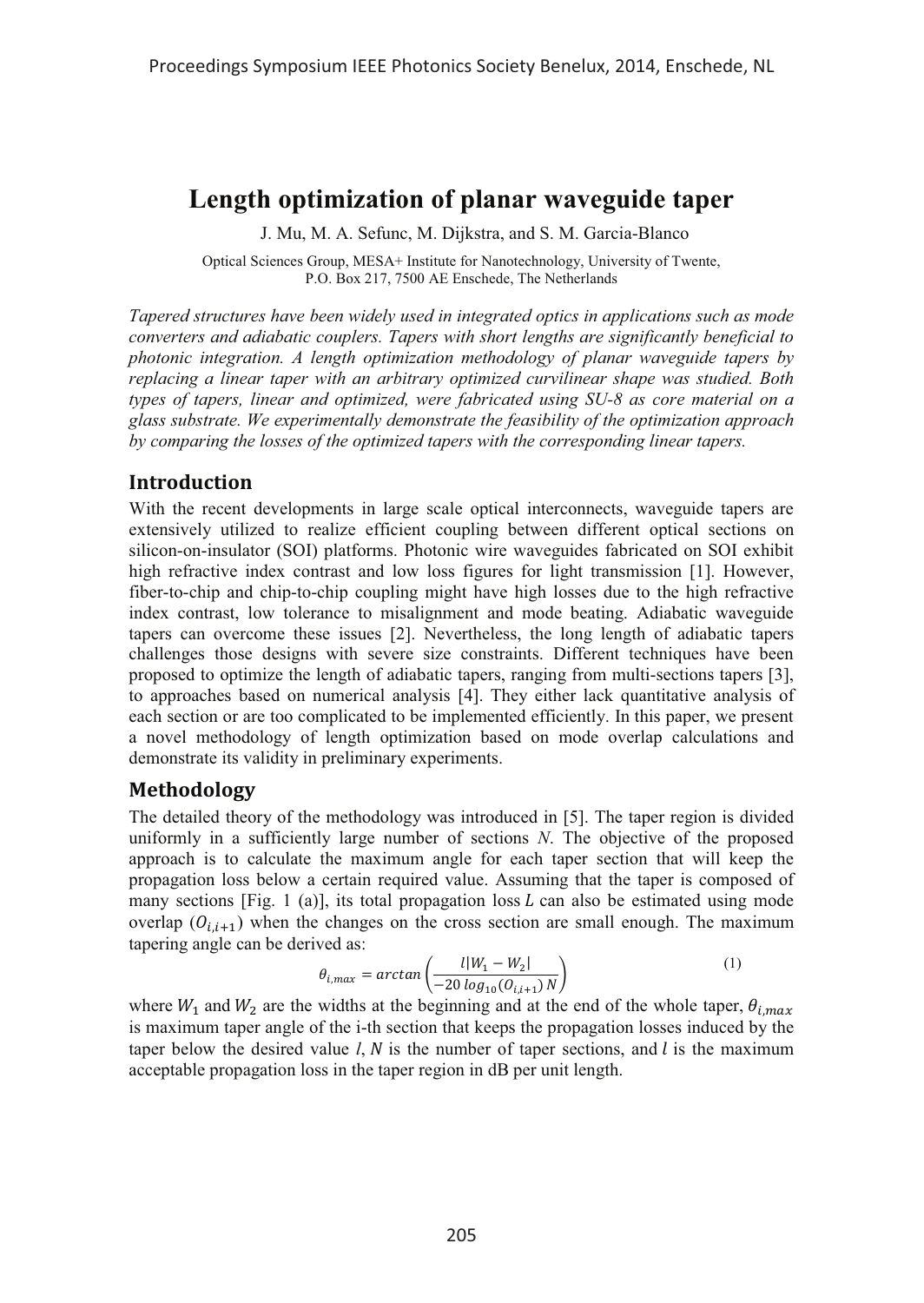

Fig 1: (a) Top view of linear taper; (b) Cross section profile. The green rectangle was the intended shape while the dotted lines show the actual shape of the experimental waveguides.

In the proposed methodology, the widths of the two sides of each section are kept fixed. Its length  $(D_i)$  can be calculated by simple geometrical relations when the tapering angle for that section is set to the maximum allowed value  $\theta_{i,max}$ . Therefore, the optimization of each section leads to a substantial length reduction of the whole taper structure.

# **Device design**

The negative tone epoxy SU-8 has a good transmission (>95%) above a wavelength of 400 nm, especially at the visible wavelength of 632.8 nm, and telecommunication bands such as original band (O-band) and conventional band (C-band). Therefore, SU-8 2000.5 was selected as the material of waveguide core for the experimental demonstration of the taper length optimization. The waveguide core cross section is shown in Fig. 1 (b). The refractive indices of SU-8 2000.5 measured using Metricon 2010 prism coupler system are  $1.575 \pm 0.001$  and  $1.573 \pm 0.001$  at the wavelengths of 1.3  $\mu$ m and 1.55  $\mu$ m, respectively. To achieve single mode operation for telecommunication wavelengths propagating inside the SU-8 waveguide, optical epoxy Epotek-305 is utilized as top cladding material to reduce the refractive index contrast between the core and cladding. Epotek-305 has refractive indices of  $1.498 \pm 0.002$  at both wavelengths of 1.3  $\mu$ m and 1.55  $\mu$ m.

The total propagation loss of the taper region is a combination of the propagation loss due to the absorption of the core material and the propagation loss introduced by the taper, *l*. In the methodology of the present work, *l* can be selected by the designer depending on the requirements of a particular application. The polymer materials utilized here, SU-8 and Epotek-305, are reported to have a propagation loss due to absorption ranging from 0.08 to 1.5  $dB/cm$  at wavelengths in the range between 0.63 to 1.55  $\mu$ m [6]. In this design,  $l = 0.1$  dB/cm was selected to ensure that the losses introduced by the taper are negligible. Furthermore, the number of sections in which the taper section is divided into, N, was determined by convergence test. Following a similar approach to the one proposed for  $Si<sub>3</sub>N<sub>4</sub>$  waveguide tapers in [5],  $N = 50$  is set for SU-8 waveguide tapers in this study.

The target waveguide taper was designed for the wavelength of  $1.55 \mu m$ . Fig 2 illustrates the maximum angles calculated for all 50 sections of the waveguide taper with  $W_1 =$ 1.6  $\mu$ m and  $W_2 = 4.8 \mu$ m. The less confined mode at the beginning of the taper (i.e., close to the  $W_1$  end) requires smaller angles to obtain propagation with loss below the predetermined threshold, *l*. Thus, the lengths of the sections at that taper end are longer. Nevertheless, the whole taper length, which integrates the length of each section, still presents a significant reduction. For example, the linear taper with a taper angle of 0.1° has a length of 917 µm while the taper optimized by this approach is only about 170 µm long.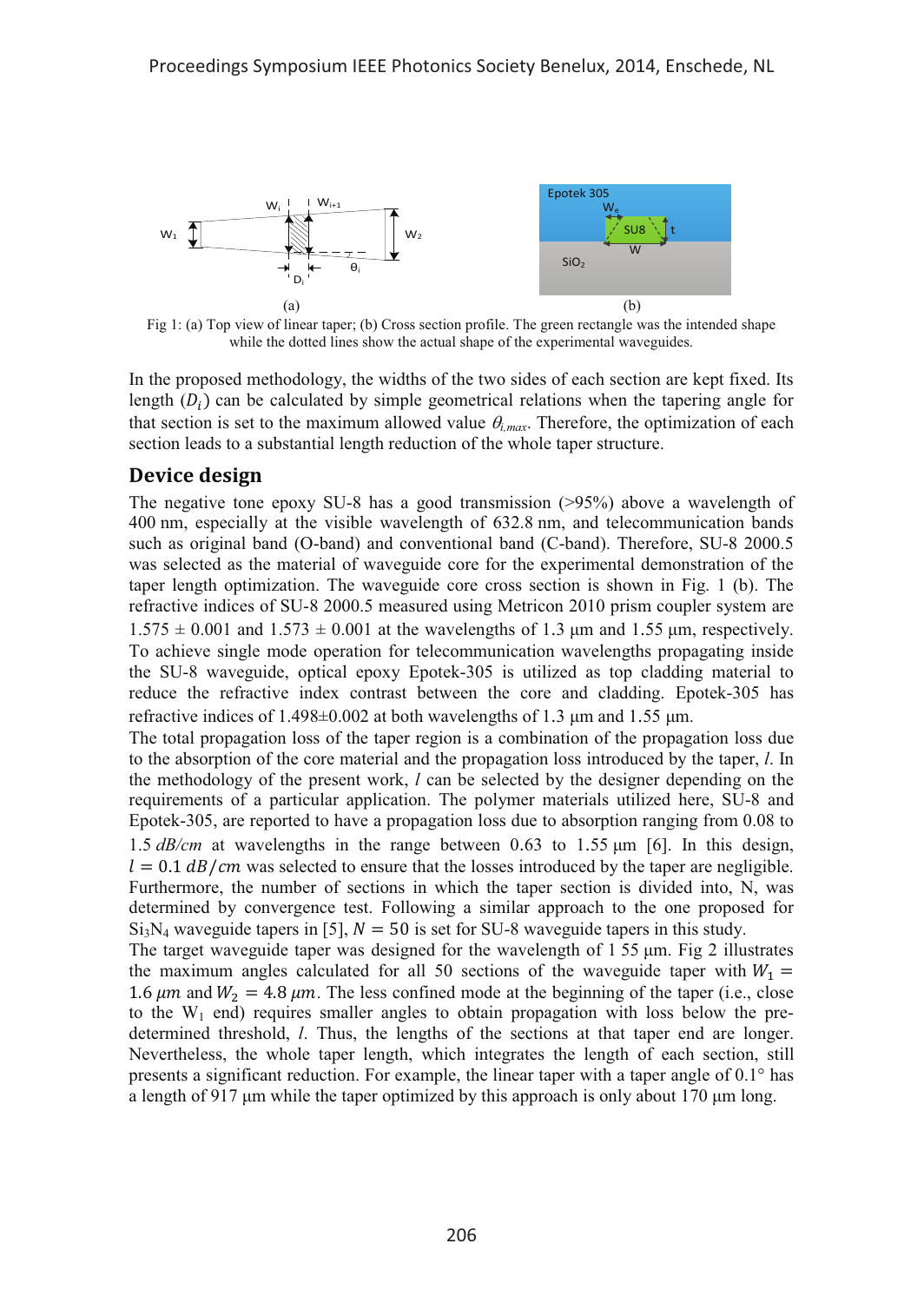

Fig 2: The maximum tapering angle calculated at the wavelength of 1.3  $\mu$ m (red) and 1.55  $\mu$ m (blue).

#### **Fabrication and characterization**

The steps of fabrication process of SU-8 waveguide taper are as follows: wafer cleaning, dehydration bake, spin coating of SU8-2000.5 film (750 rpm), soft bake, ultraviolet (UV) lithography, post-exposure bake and development. After the development, Epotek-305 is applied on the top of the waveguides as cladding. The whole chip is cured at 65  $\degree$ C for 2 hours. Thickness of the core measured by Dektak 8 surface profiler is about 50 nm higher than the designed one (eg.,  $0.85$  instead of  $0.8 \mu m$ ). Furthermore, the scanning electron microscope (SEM) image in Fig 3 shows the profile of the SU-8 cross section, which is etched with a width  $(W_e)$  of 0.5 µm [see also Fig. 1 (b)]. The fabricated etched width results in the cut-off of the  $1.55 \mu m$  wavelength. The maximum tapering angles of all sections were calculated for the fabricated cross section for 1.3 µm wavelength. The result is shown by the red triangles in Fig 2. The trend is close to the one at the wavelength of  $1.55 \mu m$  but the value of  $\theta_{i,max}$  is smaller. Therefore, it is expected that the fabricated tapers will exhibit higher losses at the wavelength of  $1.3 \mu m$ .



Fig 3: SEM image of the cross section profile.

Figure 4 (a) shows that the calculated losses at  $1.3 \mu m$  wavelength for both linear and optimized tapers at different values of  $W_e$  simulated using 3D beam propagation method (BPM) are very small for small  $W_e$ . At  $W_e = 0.5 \mu m$  (i.e., result of our first round of fabricated devices) the linear taper has 0.30 dB while the optimized one has 0.45 dB. The measured losses, Fig. 4 (b), are 0.25 dB for the linear taper and 0.6 dB for the optimized taper, respectively. Although the expected errors are quite large due to the limited dataset